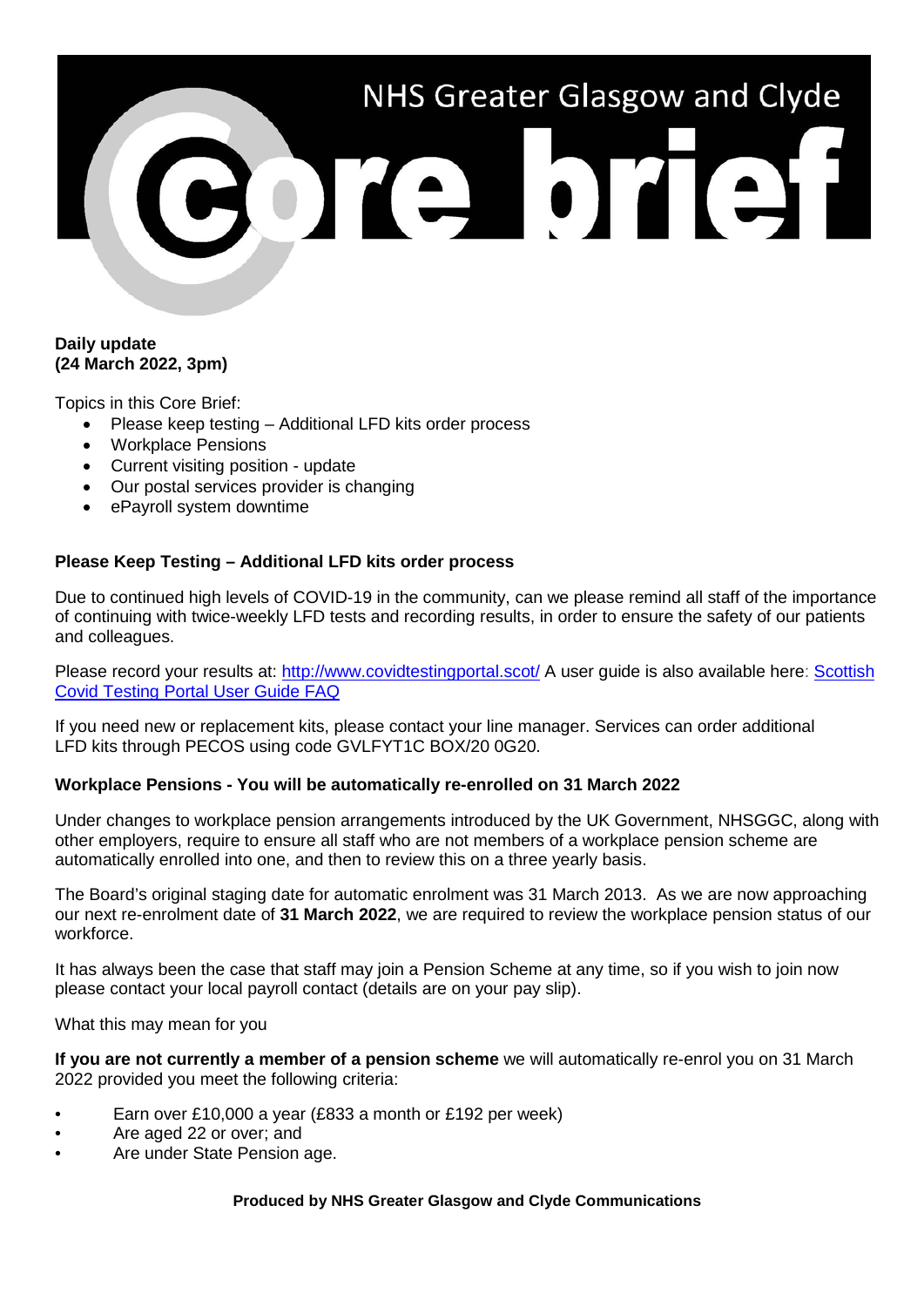The majority of staff will be enrolled into the NHS Scheme however some of our workforce will not be eligible to join the NHS Pension Scheme and those will be considered for the National Employment Savings Trust (NEST).

Eligible staff will be written to in early April confirming that they are being automatically re-enrolled. This letter will confirm the scheme into which you are being enrolled and will provide some additional information including how to opt out if you do not wish to remain a scheme member. Please look out for this letter as if you wish to opt out and ensure that pension payments are not deducted from your April salary then you need to take action.

If you are already an NHS Pension Scheme Member you do need to do anything - you will remain in the NHS Scheme. For full information on your pension scheme, visit<https://pensions.gov.scot/>

If you are not eligible to join the NHS Pension Scheme and are already a NEST Pension Scheme Member you do not need to do anything - you will remain in NEST. For full information on your pension scheme, visit [www.nestpensions.org.uk](http://www.nestpensions.org.uk/)

If you hold an HMRC certificate confirming entitlement to protection of fixed or enhanced Life Time Allowance (LTA) you do not need to be automatically re-enrolled, however the Board may not be aware that you hold this protection arrangement. Therefore, in order to avoid being part of this process, you must provide a copy of your certificate to the Payroll Department.

## **Further Information:**

[Click here](https://www.nhsggc.org.uk/media/271649/cb-pension-mar-2022-factsheet.pdf) to view the Factsheet on Automatic Re-enrolment.

If you are a member of a Trade Union or Staff Organisation, you may wish to seek further information from your local representative.

For information on pensions and saving for later life visit: [www.direct.gov.uk/workplacepension](http://www.direct.gov.uk/workplacepension) (Microsoft Edge)

## **Current visiting position - update**

The Visiting Review Team met this week to review and consider NHSGGC's current visiting position. Based on comprehensive discussion with key stakeholders it was agreed to continue with the current position with no additional changes to current visiting arrangements**.** Guidance about these is available from our [website.](https://www.nhsggc.scot/your-health/covid-19/patients-hospital-appointments-and-visiting/essential-visiting-faqs/)

This will be kept under review with a plan to formally reassess the situation next week. An update will be provided via Core Brief.

## Essential visits - reminder

It appears, from feedback shared by family members, that there may be some confusion about the management of essential visits at a local level. Where it is risk assessed as necessary to restrict visiting, **essential visits will continue.** 

Some examples of the type of situations where 'essential visiting' should be supported are:

• A person receiving end-of-life care – we expect this to be defined as flexibly and compassionately as possible, to support patients at the end of life spending meaningful time with their loved ones in their final days, weeks, or months

• To support someone with a mental health issue, or dementia, or a learning disability or autism, where not being present would cause the patient to be distressed 

• Carers, those providing essential care or emotional support, or spiritual care 

• In general situations when someone is receiving information about life-changing illness or treatments 

### **Produced by NHS Greater Glasgow and Clyde Communications**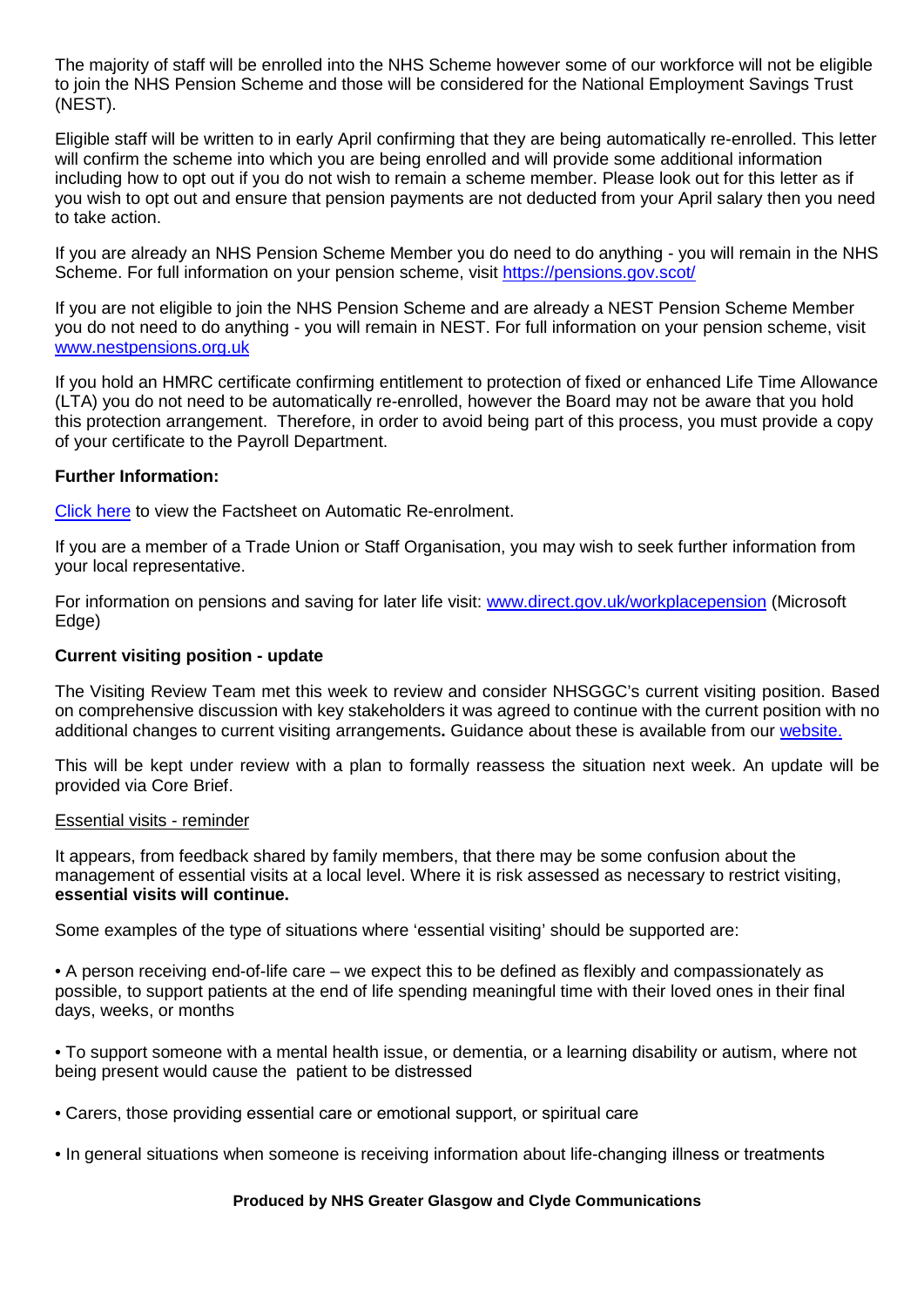• In these and other similar situations where support from another person is essential for advocacy and wellbeing.

Please note these examples are intended to be illustrative rather than exhaustive.

Staff should take as flexible, person centred, and compassionate an approach as possible in applying this guidance - family support should be facilitated in any situation where you assess that it is important to involve them or carers for ethical, safety, or other reasons.

Individual healthcare professionals and clinical teams should feel empowered to make the right decision to meet the needs of the individual patient and their family in any given circumstance. **If in doubt, the default position should be to err on the side of compassion and facilitate family contact.**

Further guidance about *essential visits* is available on the NHSGGC website, along with a patient [information leaflet.](https://www.nhsggc.org.uk/media/270354/2021125-pil-essential-visiting-only-v1d1.pdf)

## **Our postal services provider is changing**

From 1 April 2022, NHSGGC will change its Postal Service provider to Royal Mail.

A part of this service will involve reducing our usage of A4 sized envelopes and replacing them with C5 and DL sized envelopes unless there is a reason which would prevent the use of these smaller sized envelopes. **We would now encourage everyone to order and use Pecos code '712088' for their C5 envelopes and Pecos Code '712099' for their DL envelopes.** 

By replacing A4 envelopes, your letters will now need to be folded in accordance with the new envelope sizes; 14 Sheets of Paper can be folded and will fit into a C5 envelope. More information on DL sized envelopes will be shared. **These two recommended envelopes are 'Windowed' and as such when folding your letters, it is important to make sure that the full address is visible in the window.**

The new service will work like the current service, with the only notable difference being who picks up the mail. For those who will be directly involved in the day-to-day management of our post, full training will be provided.

If you have any concerns, please contact your local site facilities manager in the first instance or contact the NHSGGC Procurement Customer Services Desk.

All relevant information will be communicated weekly from now until the 'go-live' date of 1 April 2022.

### **ePayroll system downtime**

Due to the Financial year end, the ePayroll system will be unavailable from 9pm on Thursday 24 March for approximately 7 days.

### Viewing ePayslips – March 22

It is advisable that you access your ePayslips prior to the system downtime as copy payslips will not be available during this time. The ePayslips facility will resume in the new Financial year, when you will be able to access your ePayslips from the previous 3 years.

• Monthly paid employees will be able to view their ePayslips from 10am on Wednesday 23 March until 9pm on Thursday 24 March.

• Weekly paid employees expecting a pay for week 51 (payday Friday 25 March) will be able to view their ePayslips as normal on Wednesday 23 of March until 9pm on Thursday 24 March.

### **Produced by NHS Greater Glasgow and Clyde Communications**